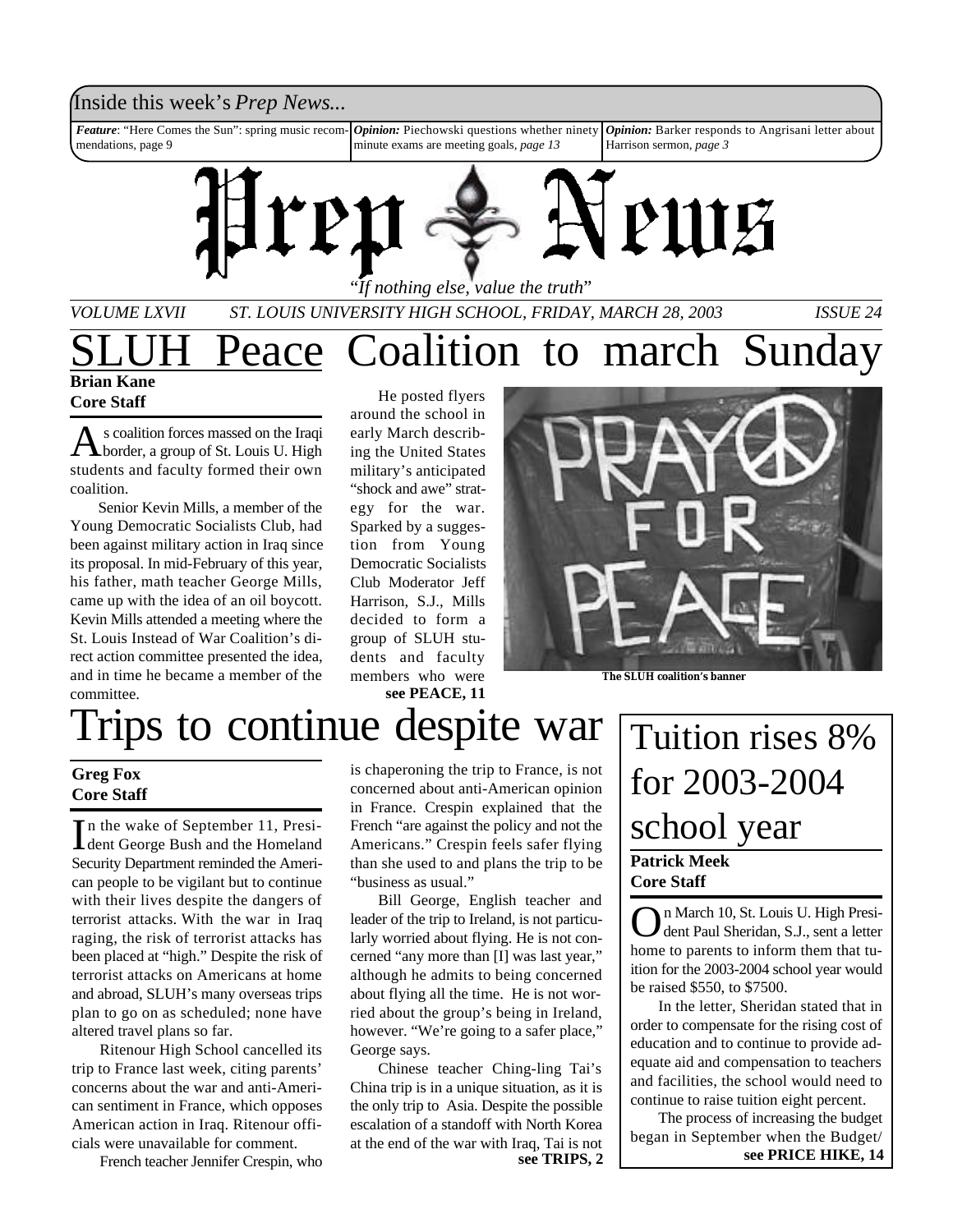# 2 **News** March 28, 2003 Breathalyzer returns home from sabbatical

### **Matt Hoffman Editor in Chief**

 $\sum$  hat goes to every school dance, has only one eye, and inhales but never exhales? Unfortunately, you probably read the title to this article and already know the answer is the school's breathalyzer. Anyway, it was stolen at the Sno-Ball.

At the dance, STUCO moderator Brock Kesterson was in charge of the breathalyzer because Assistant Principal for Student Affairs Eric Clark was at a JSEA board meeting in Dallas. However, Kesterson was busy with his other duties, and, to avoid lugging the breathalyzer around all night, he left it with a worker at a podium at the Starlight room.

"She was apparently going to be at her post all evening," said Kesterson. "I asked her to keep an eye on it for me."

However, when Kesterson returned to reclaim the machine, the woman had left to help with the coat check, and the breathalyzer had vanished.

"I guess I should have just carried it around all night," said Kesterson.

Clark learned of the stolen breathalyzer from Kesterson Friday night through a phone call from Dallas. The next Monday, Clark announced that the student who stole



**Teacher Steve Casey displays the breathalyzer.**

the breathalyzer could return it "anonymously, with no questions asked." Clark added that if the breathalyzer were not returned by Wednesday, a \$100 bounty

would be placed on the student who stole the breathalyzer, which costs an estimated \$275. The \$100 was to come out of Clark's pocket.

"First of all, I wanted the breathalyzer back," said Clark. Clark said that he was 95 percent confident that his plan would get the breathalyzer returned. Clark felt confident that whoever stole the breathalyzer had friends who knew he had done it. He also thought that other students probably either saw the theft or heard about it.

Clark felt he had to offer a bounty "because of students' past records with turning in thieves," or the breathalyzer would not be returned.

"Why do I have to (prompt) someone to do something that's right?" Clark asked.

To the dismay of the school's newlyformed bounty hunters, the breathalyzer was returned anonymously Tuesday with a note that read, "Here is the breathalyzer. Sorry for taking it. It was a lapse in judgement."

# Schulte recovers from operation

**Brian Fallon Core Staff**

On March 3, math teacher Joesph<br>Schulte underwent knee replacement n March 3, math teacher Joesph therapy at St. Mary's Hospital. The infected knee was removed and a spacer was inserted in place of the knee. Schulte is in his third to fourth week of recovery. He has an additional nine weeks of recovery. Schulte is currently donning a cast that extends from his thigh to his ankle and must use a walker to move around.

"One of the most important things initally is rest," said nurse Scott Gilbert. He added, "There will be quite a bit (of inflammation) when someone is just out of surgery."

In addition, Schulte has to take a physical therapy course twice a week to keep his muscles loose. Gilbert explained, "Most people, no matter what type of surgery they have, with something like this which involves walking and the knees, shouldn't bear weight for a couple of weeks."

Schulte explained that he has to take antibiotics for two hours in the morning, and would need someone to drive him to

and from school if he were to come.

As stated in the February 28th issue of the *Prep News*, Schulte was predicted to be back at SLUH and ready to teach as early as April 7. In fact, Schulte will be unable to return as early as predicted, and he says that there is a slight chance that he will be able to return to school before the school year ends. If Schulte is unable to return for the end of the school year, he said that he will be ready to teach again by fall.

In early June, another surgery will be performed, and a titanium knee will be installed. Schulte explained, "I knew that there would be a three month recovery, but I was a little apprehensive at first."

As Schulte continues to recover, many miss his presence at school. "I just miss hearing his voice in the hallways and his energy," said theater director Kathryn Witaker, "I miss him a lot."

"I'm used to him being here...he's part of our family," said sophomore Mark Zurline.

Echoed senior Dan Reilly, "(Mr. Schulte) has a larger than life presence and certainly we miss having him around."

### TRIPS

### (from 1)

concerned. "I'm not concerned about North Korea at this point. I don't think North Korea will take the opportunity to get into a war with America," Tai says. "I feel that China is much safer right now."

Students and parents are following the lead that their chaperones are giving them and, for the most part, are not concerned. Erik Buchholz, a junior on the way to China this summer, shares Tai's confidence about travel abroad. Junior mother Mary Ann Dowling, whose son Colin is going to France, is not concerned about the trip, though she does admit to being concerned about anti-American sentiment in France; Marilyn Sonderman, whose son Dave is also going to France, cited international flying as her only concern, but she is "trying to remain optimistic."

In this time of uncertainty and everpresent terrorist warnings, stability and cooler heads must prevail. Fortunately for the students excited about upcoming educational overseas trips, SLUH's chaperones are allowing good reason to prevail over quick, impulsive decisions.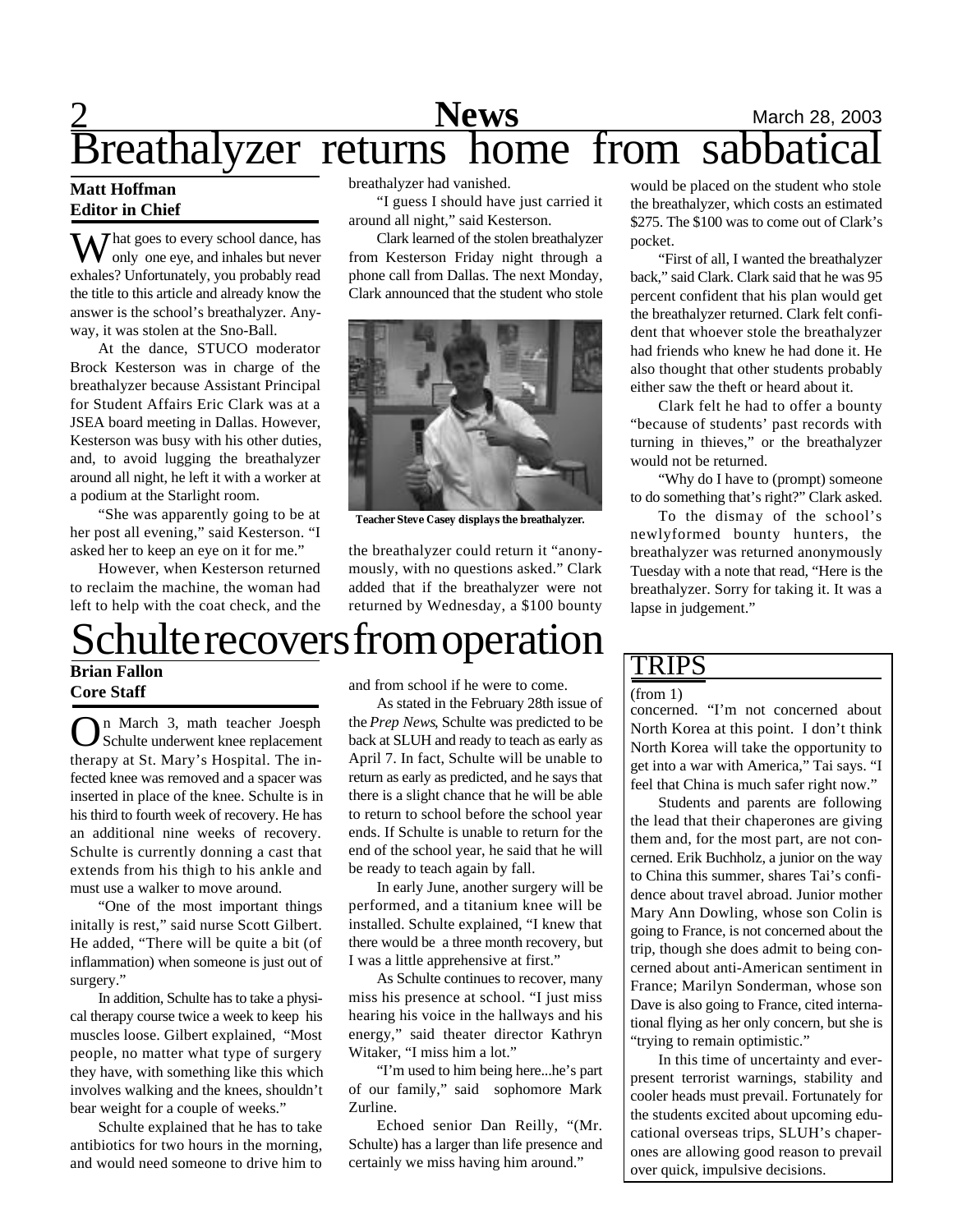# **March 28, 2003 Opinion** 3

# **COMMENTARY** New exam system needs oversight

### **Tim Piechowski Sports Editor**

 $\sum$  hen any new plan is implemented, whether it be on an assembly line or in a school, there are bound to be kinks which need to be worked out.

On the whole, our new 90-minute exam system seems to be working better than the old hour-long system of exams. Students are able to go back over their work in the extra time and, on the whole, are able to work at a steady pace instead of rushing to the end of an exam. However, there seem to be two underlying issues with the new exam schedule which are going unchecked: how are former extended time students being treated under the new system, and how are we ensuring that teachers are only writing a one hour exam?

In the past, extended time students were given time and a half to complete their exams: 90 minutes for regular exams and three hours for the two-hour exam.

Under the new system, there is no separate room for extended time students.

According to Assistant Principal for Academics Mark Michalski, "If a true one-hour exam is written, extended time students still have the extra time."

While this sounds fair, there are some circumstances in which we should still use an extended time room. For instance, the third quarter Calculus AB exam is intentionally designed to be 90 minutes in length.

As math teacher Jean Elliott explained, the exam is written

for a 90-minute period in order to fulfill a Saint Louis University 1818 college credit requirement.

"In the past we've had to ask for an hour and a half exam," Elliot said, "This year, because there is an hour and a half slot, (Calculus AB teachers) didn't ask for any extra time."

While the fact that the exam is an hour and a half is not problematic in and of itself, the problem lies in the fact that students who may have required extended time were not told they could use it. Additionally, there is currently no consistency in the exam system, as some proctors have allowed students to go beyond 90 minues while others have not.

When the administration developed the new exam schedule, administrators believed the schedule would alleviate the need for an extended time room. As proof of this belief, Michalski said that the Counselling department had not informed him of any students requiring extended time since the new exam system has begun.

Additionally, in a Sept 6, 2002 *Prep News* article (Vol. 67 Issue 2), Principal Mary Schenkenberg said that the new 90 minute exam schedule would stop extended time students from having to be "singled out."

However, the philosophy behind the school is giving extended time for exams was not to single out students, it was to allow students to demonstrate their knowledge of the exam material. This goal should not be abandoned.

If they need it, extended time students deserve extra time if they need it on exams designed to take up the entire 90-minute **see PIECHOWSKI,12**

# LETTERS TO THE EDITOR Barker responds to Angrisani, defends Harrison's homily

To the Editor:

I am writing in regards to Matt Angrisani's reaction to Fr. Harrison's homily at the Ash Wednesday Mass. I was disappointed to see such a negative response not just from Matt, but from many other classmates as well. What discouraged me most was the opinion that political messages have no place in the Mass.

 I think it is a priest's obligation to offer his interpretation of the gospel in the context of current events. I don't think I can speak for Fr. Harrison, but it seemed to me that he intended to cause discomfort and to offend. That is exactly what a homily must do.

 Jesus did not preach half-heartedly. He was not cautious with his words to avoid confrontation. His message was effective because it struck directly at the heart of religious and moral corruption, and it was so offensive that it ultimately led to his death.

 I admire Fr. Harrison's homily because it presented a challenge to all of those who would prefer to "water down" Jesus' teachings. It is very easy for a person to give up something for Lent. It is a small challenge to listen to a homily about ways we can best develop our souls. It is far more difficult to listen to a sermon like Fr. Harrison's where our secure world and our desire to push controversial issues out of our minds are attacked, discomfited, and exposed.

 I was especially frustrated by the comment that a homily is a one-way venue that leaves no room for a rebuttal. Did Jesus leave room for a rebuttal? Did Jesus preach about hypocrisy and then step back and say, "Go on Pharisees; now it's your turn; tell them how you feel?" Absolutely not. He saw corruption, and he exposed it. I see corruption now. I think Fr. Harrison sees corruption now. It is our obligation as a community of followers of Christ to see that corruption and bring it down. That requires a certain amount of discomfort and insecurity, but it is a sacrifice that must be made.

 It is very clear from His teachings that under no circumstances would Jesus support a war. There is simply no excuse for something so evil. Shouldn't the supposedly most powerful nation in the world be able to find a peaceful resolution? Perhaps that is the kind of Christ-like sacrifice and struggle our nation has chosen to forget.

Paul Barker, '05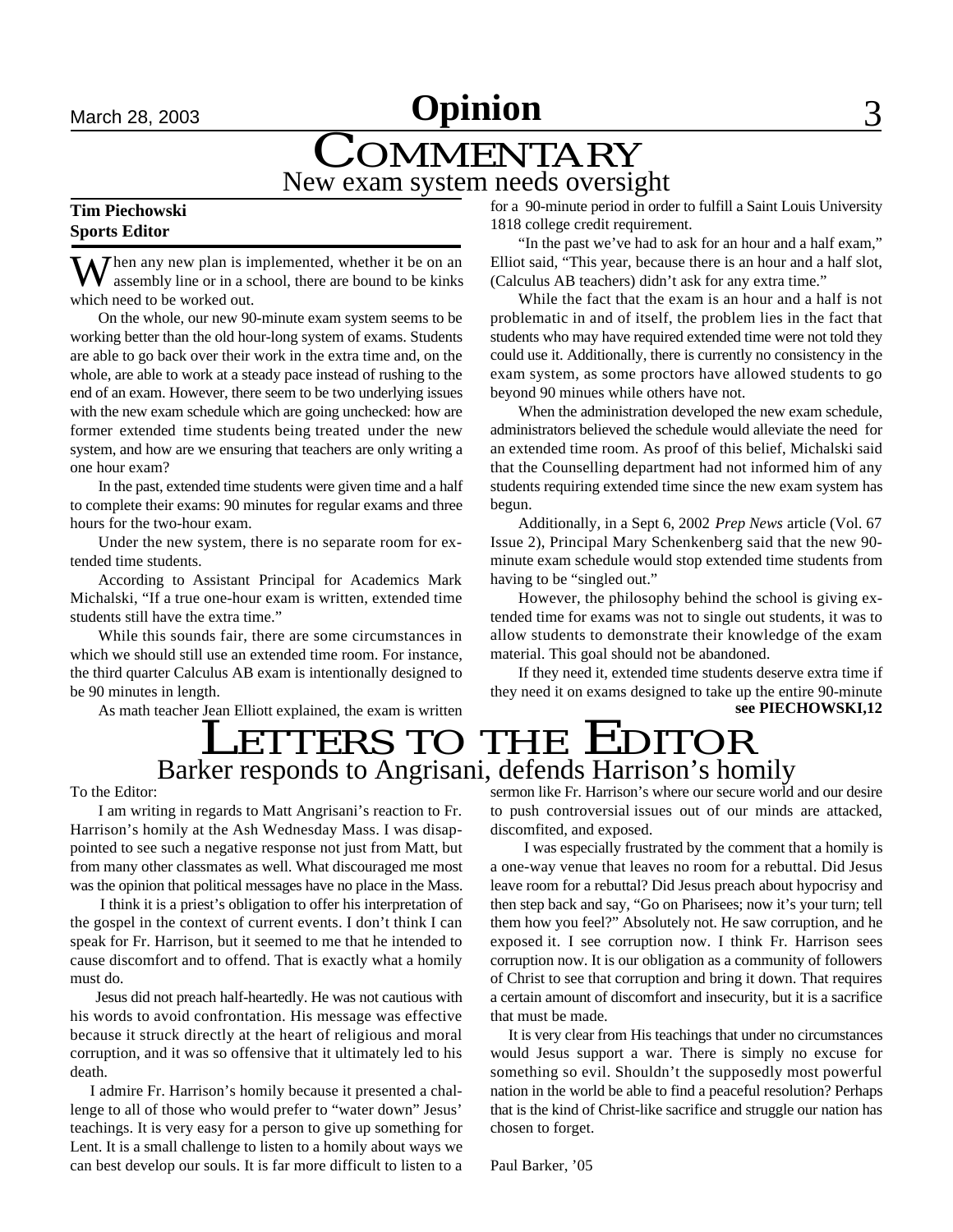# 4 **News** March 28, 2003 Six Dollar Burger chomps the competition

### **Tom Fontana Reporter**

Though the FIRST (For the Inspiration<br>and Recognition of Science and Tech-<br>nology) National Robotics Competition hough the FIRST (For the Inspiration and Recognition of Science and Techsucceeded in achieving its goal of providing exuberant, robot-themed competition for schools and corporations, the weekend was not without its share of metalcrunching mayhem to keep fans of TV's Battlebots or Robot Wars salivating.

The Robot Club arrived in St. Charles, the site of the St. Louis Regional Competition, on Thursday, March 6, and they received somewhat distressing news. Each robot in the competition had to submit to inspection prior to the competition. Six Dollar Burger, the SLUH robot, had several exposed gears that could have mangled part of any other robot that ventured too near.

Rather than risk immediate disqualification, the Robobills improvised by using pieces of cardboard to cover the gears. The team also labored constantly to per-

# **Nick Odem Core Staff**

**D** uring spring break, the Outdoor Exuring spring break, the Outdoor Exdiving in Cozumel, Mexico. The group also visited local Mayan ruins in Tulun.

 About one dozen Scubabills left St. Louis on Friday, March 14. Despite cautions against air travel due to the situation in Iraq, the OEC found only minor delays while traveling.

 The first two days consisted of training seminars and practice dives. OEC members wanted to have scuba diving certification so they could have more freedom as to where they explored.

 While taking a practice dive, the crew encountered what Facilities Director Patrick Zarrick called "large, crashing waves." According to a resident of Cozumel, the storm was the worst in six or seven years. Although everyone had to be fect the programming for the robot's autonomous, or self-controlled, mode. Having taken care of those problems,

the Robocopbills took part in Thursday practice rounds, with different team members taking turns at manning the controls. Beginning with Thursday's practice round and c o n t i n u i n g through Friday and Sa turda y,th e matches provided ample action. It did not take long for some matches that



**Six Dollar Burger poses for picture.**

started as wholesome box-stacking fun to begin to slide into the entertaining realm of robots ramming one another, playing fields littered with broken parts, and one incident involving the spontaneous combustion of a robot.

# scubas in Mexico

pulled out of the water and onto a pier, Zarrick said, "Everybody got out OK."

 After obtaining certification, members of the group saw sharks, eels, squid, barracudas, amazingly colorful fish, coral, and lobster while exploring depths of 40- 80 feet. Zarrick also mentioned that this diving area, as far as sightseeing is concerned, is second to only the Great Barrier Reef, located off the coast of Australia.

 Junior Bo Purcell noted, "Going around the island in Jeeps was fun (because) you could see the parts you usually don't get to see." Purcell's favorite part of his trip was a nighttime dive into Paradise Reef.

 Senior Greg Stahl sustained the only injury of the trip by stepping on a nail in a nightclub. He was given a tetanus shot.

 Zarrick summed up the trip as having "good coral reef exploration and a good time."

The robot rumbles, bot bouts, and mechanical melees attracted many a cheer from the crowd in the St. Charles Family

Arena.

The DrRobot-

nikbills quickly began to dole out punishment to various opponents. During one match, Six Dollar Burger wedged itself underneath an opponent and succeeded in flipping the other robot onto its back, rendering

> Two moments particularly stuck out in the memo-

it helpless.

ries of the Robot Club members. The first occurred in a match that pitted SLUH against one of the toughest robots in the competition. This robot had been racking up points all day by plowing through its opponents' stacks of boxes. No one had yet devised a way to stop it, but the

### **see BATTLEBOT JR., 13**

### **WELLNESS TO HOLD**

### **TUESDAY ASSEMBLY**

On Tuesday, the Wellness Club will host another speaker in the gym. The assembly will require a mass schedule that's an "M" on your schedules for those of you scoring at home.

The speaker, Jason Barber, is coming "to tell his story," said Wellness Moderator Craig Hannick. Barber spent six years in jail for manslaughter after he drove under the influence of alcohol, got into an accident, and killed his brother, a passenger.

He is sponsored by Anheuser-Busch, who approached Hannick through Joe Castellano, a member of the the Board of Trustees. Hannick was "sure that (Barber) has other sponsors."

The assembly will take about an hour.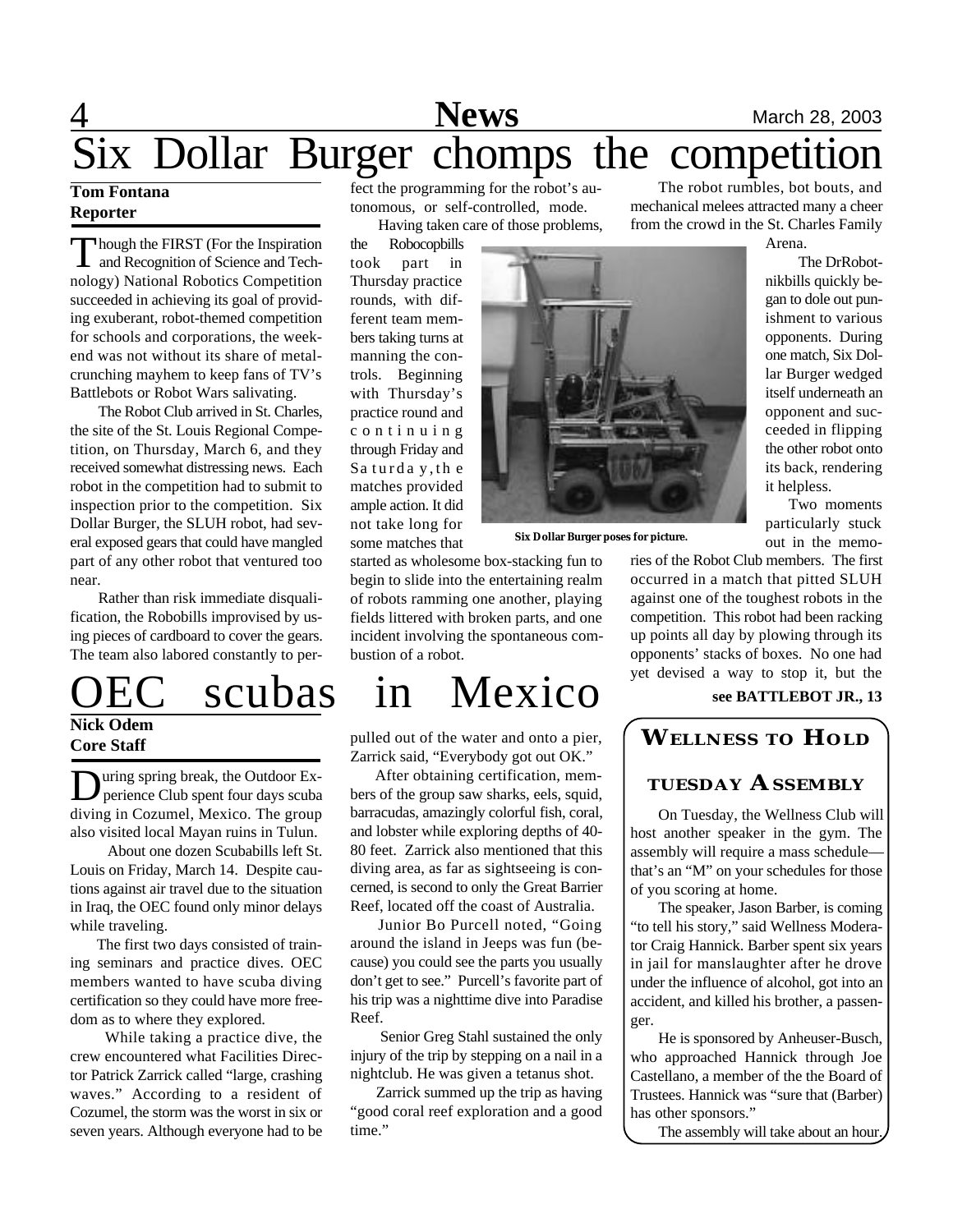### **March 28, 2003 Sports** 5 **Sports**

# Volleyball team serves up new season

### **Nick Engle Reporter**

Let the State of the State of the court with heads<br>the court with heads ast year the Jr. Bill volleyball hanging low after losing to Vianney in the State semifinal. Disappointed, they seemed to have a mission for the next year.

Now it's next year and the Jr. Bill volleyball squad is on its way to completing that mission. This team is highly decorated and comes into the season ranked number one in the metro area. Both the team and fans are expecting a lot of success this year.

"We expect to win State," said senior Alex Lepp. This is the simple goal that the team has set for itself.

This season the team has the best shot at a state title that they have had in years. The Volleybills return seniors Brian Guntli, Alex Lepp, and Tim O'Connell from a team that went 19-7 last year.

Guntli is the only returning player from the 2002 All-Metro first team. He will undoubtedly be the go-to guy for the very inexperienced varsity team. Guntli, who played outside hitter last year, will

most likely move to the setter position to make up for the lack of experienced setting on the team. Guntli will also serve as one of the team's captains and play a



**A teammate congratulates Andy Lowes.**

crucial role as a team leader.

Lepp, who is also a returning starter from last year, will accompany Guntli as a team captain. The younger players will also look to Lepp's leadership as well and to his emotion on the court. The team will count on the middle hitter to produce kills.

Tim O'Connell suffered a broken ankle early in preseason practices and will miss significant time. "He might be out for the rest of the season," said Quinn. The break is described as "complicated," and doctors aren't sure how long it will take to heal. Upon his possible return later this season, the team will rely heavily upon O'Connell for both his leadership and production.

The unknown factor for this team will be the six juniors: Greg Vollmer, Andy Lowes, Andy Halaz, Matt Huskey, Tom Hill, and Sean Crotty who will all play various roles on the team this year. The team will ask Halaz, Lowes, Vollmer, and Huskey to step in immediately and make a contribution. All of the juniors have little or no varsity experience which will force them to mesh together quickly in preseason practice and in the early stages of the year. These players have all been successful at the junior varsity level, losing only one match in two years, but will need to prove themselves quickly at the varsity level.

Another big factor on the team this year will be sophomore sensation Joe Guntli. Guntli, who played in a few varsity games last year, will be asked to step into the mix right away and assert himself as a dominant force at the net. His ability

## **Patrick Stephens Core Staff** skating National Championships **see VOLLEYBALL, 12**

Let weekend, junior Patrick Meek<br>won the U-19 Intermediate Division<br>of the U.S. National Short-Track Chamast weekend, junior Patrick Meek won the U-19 Intermediate Division pionships held in Milwaukee, Wis. at the Pettit Ice Arena. As a result of his victory, Meek has been automatically named to the U.S. Junior National Short-Track Team.

On last weekend's event, Meek said, "This was the biggest meet of the year for U.S. speedskaters (because) the only way to qualify for the U.S. National team is through this meet."

# $\frac{ax}{bills drop openerto Desmeter$  to adapt and play consistently at the var see VOLLEYBALL, 12

### **Jim Fox Reporter**

A fter suffering a disappointing sec-<br>and-round loss in last year's playfter suffering a disappointing secoffs to archrival CBC, the 2003 St. Louis U. High lacrosse team is back with a vengeance. Looking as strong as ever, the Laxbills feel as though this may be the year for a run for State.

Although the team lost a solid core of seven seniors from last year's team, they will return numerous starters, with many other players stepping up to fill in. After a long week of tryouts in what has affectionately become known as "the warehouse," a crew of the 29 best players were chosen, made up of 15 seniors, 12 juniors, one sophomore, and one freshman. This year's squad has great talent and significant depth, a telltale sign of a strong team. The team will look for leadership from its

abundance of seniors, and especially from captains Matt Hof, Travis Dum, Jim Fox, and junior Mike Talerico.

One of the biggest changes for the 2003 Laxbills is the presence of new head coach Robert Palmer. Palmer, a former collegiate player from the east coast, immersed himself right away into the St. Louis lacrosse scene. After coaching at the renowned Irish camp over the summer, Palmer took the job as the head coach of the SLUH program when former head coach (and now freshman assistant) Barrett Smith had to step down because of job conflicts. Palmer brings a fresh, new outlook of fast-paced lacrosse to the SLUH program and a style of play that should allow it to beat the best teams in the area.

The Jr. Bills would not have much time to develop under Palmer before they faced defending state champion DeSmet,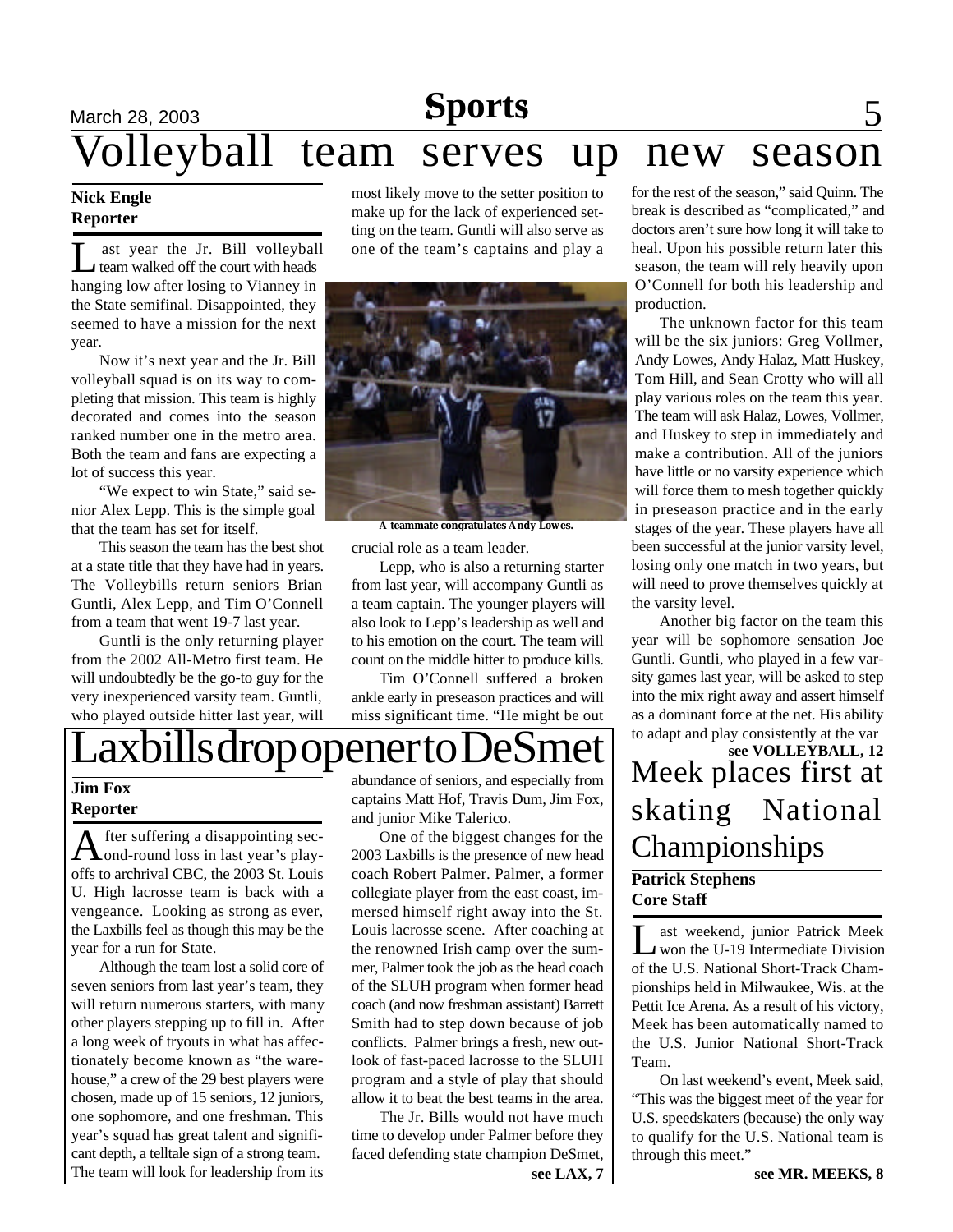# Tennisbills would love to ace season

### **Dan McDougell Reporter**

It's that time again. Spring is heating<br>lup and so is the Jr. Bills' tennis team. up and so is the Jr. Bills' tennis team. 2003 looks to be a promising year, following a strong finish in last year's district and sectional tournaments.

Let's recap a bit: last May, the Jr. Bills won first in the district tournament with a record-setting number of wins. Pat Steinway, '02, earned second in singles, with doubles team Pat Reich and Joe Harvath, '02, taking third. There was potential for doubles team Chris Monti and Dan McDougell to go to State, but they fell apart and gave up a huge lead in the third set of the semifinal match.

The Jr. Bills sent only Steinway to the state tournament but performed well at Sectionals nevertheless. In the first round, the Jr. Bills upset powerhouse Parkway South with a come-from-behind victory 5- 4 by doubles team Monti and McDougell. The match ended with the South team hitting a ball long on a 40-30 score. Kirkwood was the next opponent, and they proved to be a worthy one. The Jr. Bills eventually lost by one match, and just missed sending the whole team to State.

Hopefully this year, they can do just that. They have many returning varsity members and are looking stronger than ever.

Making up the singles squad are Reich, sophomore Jack Horgan, McDougell, and Monti. These boys are large and in charge and are pumped up for the season to start.

In the doubles arena, Suneal Menzies and Dan Costigan return strong and ready to play, as well as two hopeful freshman prospects, David Lesco and Steve Hipcus. Fans should be seeing some good things from these little tykes in the upcoming years. All in all, the boys are going to be hard to beat this year and will be keeping their eyes on State.

They will play Cape Central today at Dwight Davis Memorial Tennis Center in Forest Park. The team encourags all students to attend.

# Batbills open season with late-inning heroics

### **John Schrank Reporter**

A nearly flat field, newly green grass,<br>and nine boys with knee-high socks, nearly flat field, newly green grass, bats, balls, gloves, and excited faces. Put all that on the diamond that is the crown jewel of American sports, and you've got baseball. That's just what SLUH had last Monday when the Batbills opened their season with a 5-4 win at Belleville West. Yes, of course it was a perfect day for baseball: crystal clear skies, 75 degrees, fresh breeze.

The team of 27 Jr. Bills bused twenty miles from SLUH to Illinois, finally reaching Belleville West's field. The grass was verdant and the field was as flat as the rest of Illinois, yet the outfield fence was a sort of plastic orange net, just a step above chicken wire, which had the nasty habit of turning our fast runners' triples into ground-rule doubles. After getting off the bus, the team quickly filled the air with the ping of aluminum bats, the smack of baseballs pounding into mitts, and their own sports-related chatter and wisecracks.

The ambience was one of genuine excitement and anticipation, and it was

clear that the ballplayers were excited. "The morale of the team [is] good," said left fielder Nate McMahill.

Added starting pitcher Tyler Faulstich, "I think this is a good team, strong hitting and highly defensive. I expect we'll have a really good season."

Clocked at an impressive maximum of 89 mph, Faulstich's fastball has more heat than Phoenix in July.

"I average 85 consistently," he said.

Anyone who crowds the plate while this righty's on the mound had better be prepared to fiddle with some pretty serious chin music.

Before the game, the team gathered 'round long-time coach Steve Nicollerat, who led the group in a pregame Hail Mary. Shortly thereafter, Faulstich trotted to the mound to throw the first pitch of the year. Despite the best efforts of Faulstich and right fielder Joe Palumbo, several line drives to right drove three Belleville players home before the inning could be drawn to a close. The bottom of the inning saw no scoring from the Jr. Bills, and the score remained 3- 0 Belleville West.

Innings two and three saw no scoring from either team, thanks largely to Faulstich's dominating pitching and some

lucky fieldwork by West.

As the fourth inning began, the air was growing cool with the evening breeze, but the sun had yet to set on the Batbills. In the top of the inning after West had gotten two outs—just when Belleville thought they had the Jr. Bills right where they wanted them—center fielder Pat Feeney launched a ball into centerfield. It struck Belleville's fence and was officially ruled a ground rule double.

"I could have turned that into an inside the park homerun," complained Feeney.

But he got to home plate anyway when first basemanAndy Hecht, who came to the plate right after him, curved a line drive to left field for a double. Hecht scored when designated hitter Dave Records drove a low one right over second base. A hit right to the first baseman ended the inning, but the damage was done and the score was a close 3-2.

The bottom of the fourth saw no score, but it was the last for Faulstich, who had struck out six men.

Inning six saw more great action from Jr. Bill batters, who ended up driving in three more runs with calculated hits to the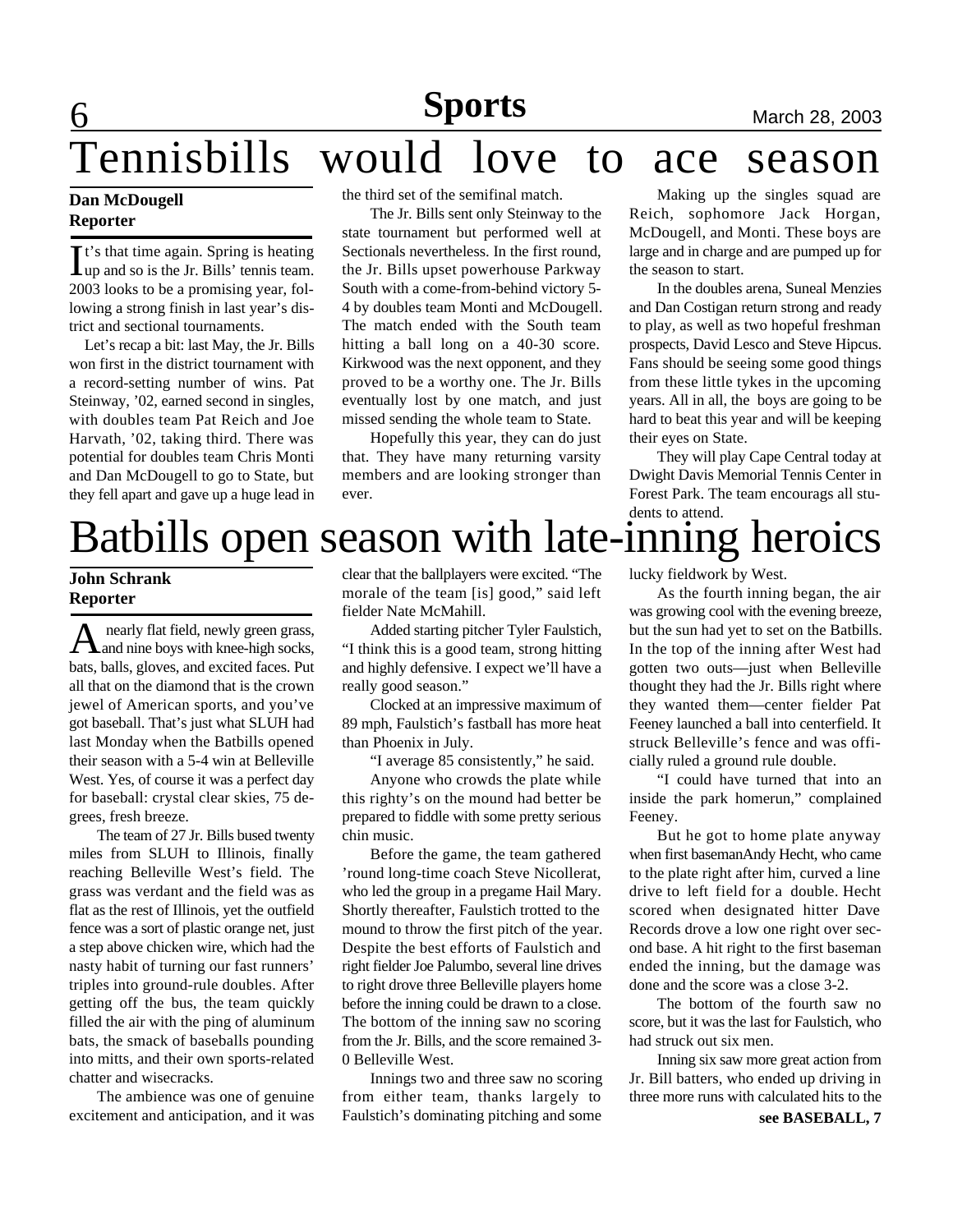## March 28, 2003 **Sports** 7 Trackbills look to improve **Sports**

### **Matt Killiany Reporter**

 $\sum$  hen asked to provide predictions for the upcoming track season, senior Kevin Crean replied, "Wait, it's track season already?" Yes, Kevin, it is track season. It is time to break out the spikes and singlets and hit the 364-meter oval just west of the school building, which serves as the training ground for the U. High track and field team.

The team will look to build on a 2002 season that saw them bring home all-state honors in the high jump, 3200-meter relay, 1600-meter run, and 800-meter run. Expectations run high for this team, and as assistant coach Tim Chik said, "We expect to send several athletes to State this year."

Thomas Moore and junior Steve Nagel lead the sprinters. Adding to the mix this year is freshman phenomenon Paul Chaney, who is already on the brink of breaking the school record in the 400 meter dash before the season has even begun. The sprinters hope to be headed for the state meet on the legs of this trio.

### EXLAX

### (from 5)

the powerhouse of the St. Louis area, the Thursday before spring break. Having only two days of practice, the Laxbills were set to meet the Spartans on the turf of Soccer Park, a location advantageous to the new style of play.

Not allowing themselves to be intimidated by DeSmet, as have previous squads, the J-bills came out fired up. Hof and Dum both scored in the first two minutes to put the Jr. Bills up 2-0.

The team outplayed DeSmet in the early going through their outstanding defensive play. In a bold coaching move, the team came out in a zone defense that perfectly counteracted the DeSmet offense. DeSmet wasted away their offensive possessions with bad passes and outside shots that were no match for goalie Ben Zaegel.

**see LAXII, 13**

The throwers will be led by junior Tony Cattaneo, as they attempt to recover from graduating one of their top throwers last season.

In a related story, thrower Marc Stevenson suffered an injury during practice. On March 13, he went to retrieve his shot put, while another thrower accidentally threw out of turn. Despite getting hit in the head, Stevenson remarkably avoided a concussion of any kind but spent a night in the hospital for observation.

Tim Steitz looks to follow in SLUH alum Reid Heidenry's footsteps on the way to the state meet, where Heidenry earned an all-state medal in the high jump.

The hurdlers are led by Peter Allen, who has run very solid times in the past few seasons.

The distance runners are paced by seniors Crean and Peter Schaefer, who are both returning State medalists. Although many of the top distance runners have been banged up at the beginning of the season, the distance squad looks very strong and hopes to send several athletes to State this year.

Speculation aside, it is time to own up to the preseason hype for the Trackbills. The varsity squad opens its season Saturday at the Washington University track. Events start at 9:00 a.m. and will run all throughout the day.

## **BASEBALI**

### (from 6)

gaps. Halfway through the inning the score was 5-3, but West squeezed out another run despite the excellent pitching of reliever Rico Bertucci.

The seventh inning—which is also the last in high school play—went scoreless. Bertucci, who entered the game in the 5th inning, credited the low scoring during his tenure on the mound largely to defense.

"I think I just put the ball in the strike zone and let the defense play," he said. "Plus, I think we got the butterflies out early." The game ended with the Jr. Bills edging past Belleville West 5-4.

The team was fortunate to have come out ahead after such a slow start.

"I think whenever you start off in a 3- 0 hole, you worry, but we battled back and never gave up," said McMahill. "A lot of credit goes to our hitters and Rico (Bertucci) for closing it out. It's a team game and was most definitely a team effort."

All are optimistic about the rest of the season.

 Feeney noted, "It was a good way to start the season out. Hopefully we can keep it up all the way to State."

## *PN* **Nightbeat**

## DRUIDS DEFEATED BY DESMET, 12-0

On Thursday night, the Druids dominated the first half in a fierce game against rival DeSmet. However, the team capitulated in the second half, losing 12-0.

"We had some opportunities to score, we just didn't capitalize on them," Druids back Nick Albrecht said.

In the first half, the Druids had two line outs within the five-meter line, but failed to capitalize as DeSmet players ripped the ball away.

The team was moving quickly towards the try line, but lost the ball 30 meters out on a knock-on.

The Spartans pounded the ball through to the tri line twice in the second half to win the game.

### BATBILLS DEFEAT NORMANDY, 12-0

Last night, the Jr. Bills baseball team defeated Normandy 12-0 at the opening day of the new stadium on Aviation Field. Pitchers Tony Sneed, Matt Ikemeier, Jeff Milles, and Matt McArthur combined for five brilliant innings, striking out nine and allowing just three hits while shutting out the opposition.

Sophomore Brandon Beal and senior Andy Hecht led the Jr. Bills to victory, combining for four hits and seven RBI's.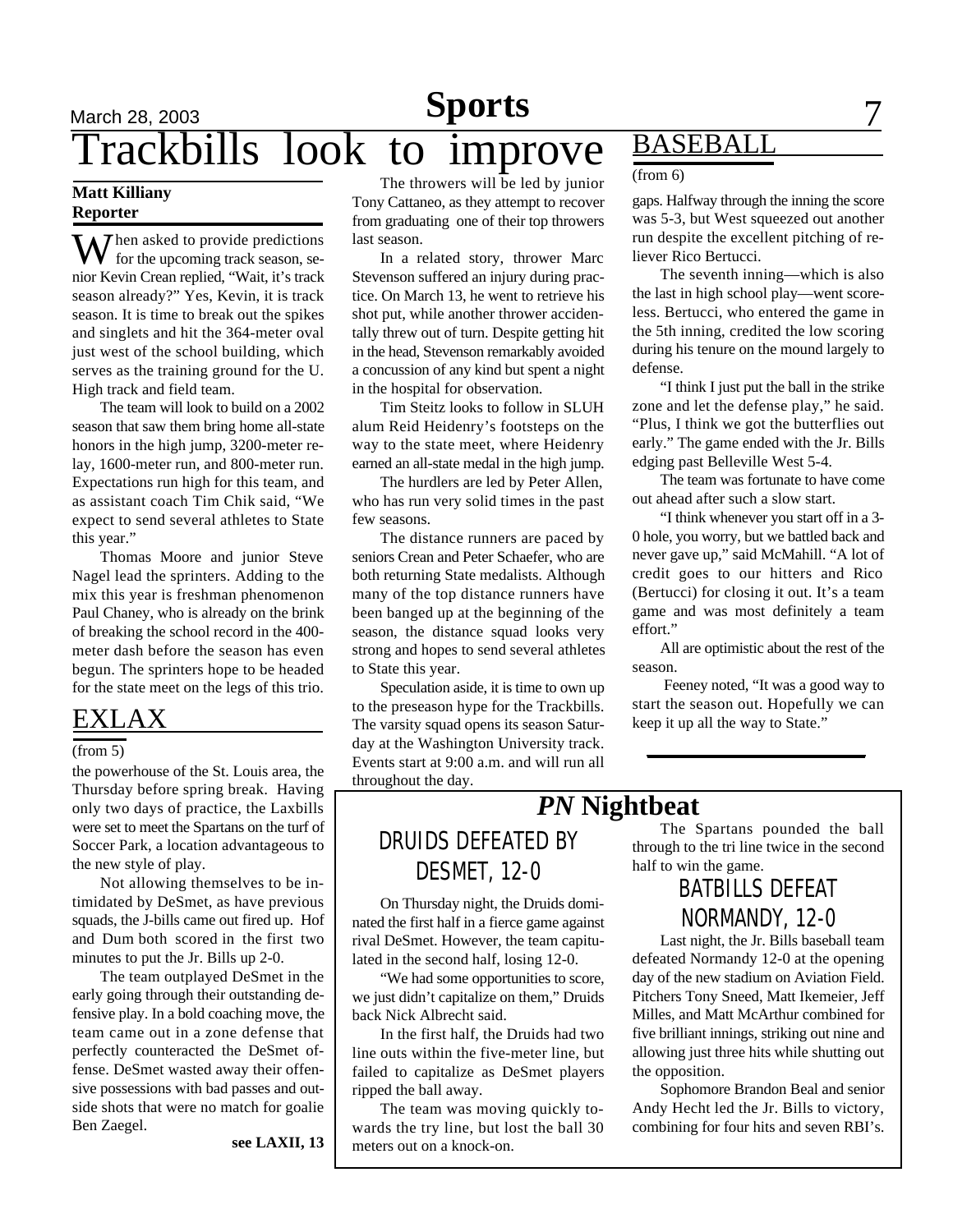# **Sports**

**8 News News News March 28, 2003** Itimate team goes  $0-5$  at Huck their next match in less than 30 minutes.

### **W. David Mueller Core Staff**

Let a veekend the Junior Bills Ulti-<br>mate Frisbee team found a way into ast weekend the Junior Bills Ultithe Washington University Huck Finn tournament for college teams in Fenton. Despite walking away with an 0-5 record, the Jr. Bills seemed pleased with the results.

The tournament was designed to give every team five guaranteed games: four in pool play and at least one on Sunday, the playoff day. Teams were ranked in the playoffs based on how they did on Saturday.

The first game was against an illexperienced Southwest Missouri State, which had a number of wobbly throws. The Frisbills took advantage early with hot defense and were up 7-4 at half. Most Ultimate matches are played to 13 scores, and a halftime comes when a team reaches seven points. The Hammerbills lost whatever they had in the first half and stumbled to a disappointing 13-10 defeat.

Captain Denis Agniel said, "I think fatigue played a factor towards the end."

But the Layoutbills had no time to pout. They had to turn around and start So they guzzled their water, devoured some orange wedges, and prepared for their next match as best they could to take on Hendrix University.

After yet another quick start, the Jr. Bills defense began to jog, and the long toss proved to be the foe of the Stackbills' weekend as they couldn't find the cut to beat their opponents deep. A bright spot was veteran disc wheeler Nick Engle, a presence in the middle of the stack, making good cuts to the sidelines for the easy pass from a handler.

The team lost 13-9, but next on the list for Black Saturday was the highly respected Truman State squad.

Agniel commented, "Southwest and Hendrix were inexperienced, while Truman was very structured with one dominant player, which, in turn, makes everyone else better."

The structured Truman team mesmerized the Jr. Bills with their very green jerseys and graceful flat-lining long tosses, going up on the Frisbills 7-0 at the half.

Moderator Paul Spitzmueller noticed, "I think we realized we needed to pick up the pace."

Truman cruised to a 13-2 win.

# Golfbills tee off on Vianney in opener

### **Pat Neuner Reporter**

 $S$  pring has arrived. The days are get-<br>ing longer; the temperature is slowly  $\bigcup$  ting longer; the temperature is slowly climbing; and the Jr. Bills golf team is back in action.

The Tigerbills enter the season with four returning starters: Zach Schmitt, Mike Dougherty, Pat Ostapowicz, and junior Pat Neuner. All bring valuable experience from a team that finished only one shot out of qualifying for the state tournament one year ago. Newcomers junior Matt Koch and sophomore Kyle Ortmann also look to provide support for the Bantlebills. Freshman Alex Luebbert and sophomores Steve Lestmann and Kevin O'Connell also will have opportunities to play with the varsity squad this spring.

Due to the inclement weather on Tuesday, the team's match against St. Mary's was postponed. Therefore, the Jr. Bills got their season started Wednesday afternoon at Quail Creek against Vianney. Pat Neuner led the Jr. Bills with a solid 39, and he received some sound support from Schmitt, Dougherty, Ostapowicz, Koch, Ortmann, Lestmann, and Luebbert. All had quality rounds in the 40's.

As darkness fell on South County, the scores were tallied, and the Titleistbills emerged victorious. Pat Ostapowicz provided the team's highlight of the day with an eagle 3 on the par 5 ninth hole.

Wednesday afternoon provided the good start the team was looking for, and they will try to maintain their good play as the season continues.

"Our best game, in terms of structure, was actually the Truman match," said Agniel, ever the optimist.

By the last match, the running and sunning had beaten down the weary Highsocksbills, and Winona State capped off Saturday with a 13-5 beating of the Junior Bills Ultimate team.

Both Spitzmueller and Agniel were pleased with the first day of competition.

"We started meshing as a team," said Spitzmueller. "You don't get that in practice."

Agniel said, "Early on we were making too many cuts or not enough cuts, but that cleared up." Agniel tried to define the structure the team was progressing towards: "We should always have people moving to an open area, but not more than one to any given open space."

Agniel was also quick to point out that this was the team's first tournament of the year and a few players' first ever.

Senior Steve Mathias has made an invaluable impact, stepping up into the mid-range spot to take the place of Joel

**see ULTIMATE, 12**

### MR. MEEKS

#### (from 5)

The meet is also important because it determines who gets to travel and compete with the Junior and Senior National teams. The meet had seven separate divisions, and the top two finishers from each division qualified to travel. Finishing in the top spot in the Intermediate division, Meek is only behind the top two finishers in the Senior division for Senior National team considerations. The Junior squad was announced, but Meek must wait until later this year to see if he earned a spot on the Senior team. Meek was confident after this weekend's finish, stating that he will "potentially, probably, be named."

Even though he just completed the biggest event of the year, Meek has another big meet coming up this weekend at the North American Championships. The meet, to be held in Milwaukee, will include representatives from the U.S., Canada, and several European countries.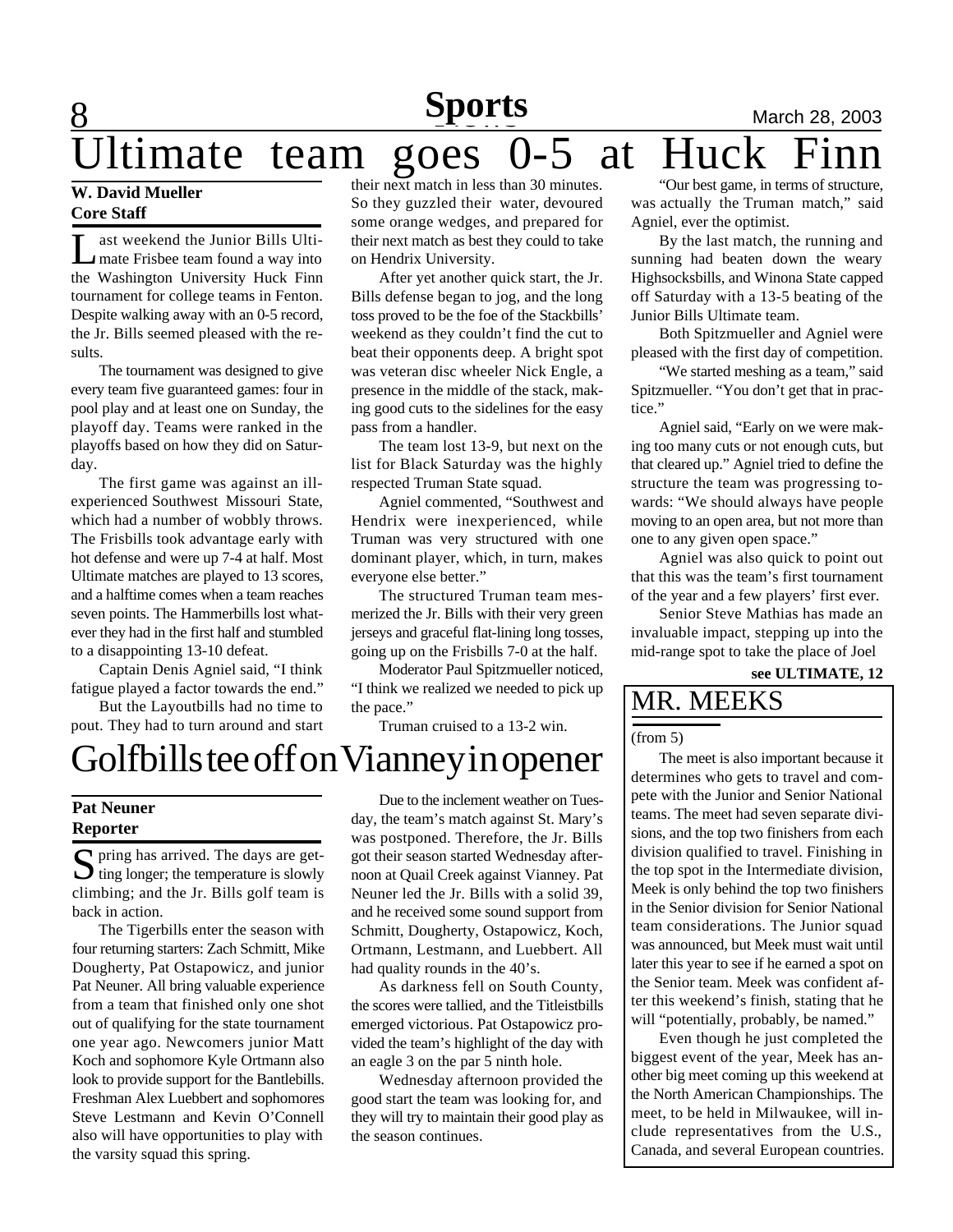# March 28, 2003 **Feature** 9 Here Comes the Sun: Spring

### **Geoff Brusca, Charlie Hall Editor, Reporter**

*"Weather changes mood/Spring is here again/Reproductive glands..."*

It's the middle of March, a Friday, let's say. The sun's out, school's out, it's a perfect 72 degrees, and your backpack, stuffed heavily with a naive sense of confidence in your own selfdiscipline (because we all know you're definitely going to get started on the Pre-Calc homework this weekend) lies abandoned but not forgotten in the backseat like that carton of rotten milk in the back of your fridge. You roll the windows down, spray your windshield to wipe it clean of the week's grime, and face what

could possibly be the most important question of your weekend—no, your life: what CD should you put in the stereo?

Well, maybe you don't like Kurt Cobain and Nirvana's aforementioned "In Bloom" during spring. A little too harsh? Too depressing and angst-driven for the green season? Just too damn confusing?

But if it's a crime to rock and roll, we can folk it up a bit. How about a little Bob Dylan: "If not for you, winter would have no spring." (Get the theme?) There's clean, clear lyrics for you. Don't let the nasally voice get to you: be-

side his songs about drugs and religion and anything else he wants to be deliberately ambiguous about (read: 1965-1973, 1975-2002), Dylan's usually twice as clear as history teacher Steve Aylward when he starts speaking in German. Plus Dylan's early folk guitar puts you in a seasonal mood to understand those glands everyone's favorite ripped-jeans-boys keep screaming about.

So what do you listen to during spring? When the windows are down for the first time, and you can irritate the middle-aged folks waiting at your stoplight or impress the girls who aren't looking your way just yet (simple oversight) by blasting those tunes that feel like new life to you. Spring has a sense all its own, what with flowers and rain and baseball and hormones, and, of course, it's got its own musical flavors, as many as there are people with CD players and cases with Ace of Bass stickers plastered across the front of them.

But maybe your tastes don't lie easy folk or hard alternative, Bob or Kurt. Maybe they lie with more obscure or uncategorizable.

Like senior Alex Bayer, who chose the Thievery Corporation as his band: "They're an electronica-type, laid-back Easternish group from Washington, D.C.," he said. According to him, it's appropriate spring music because, "It's exploring the edges of peace and how it can go out and come in and the flows of energy and happiness; also, social and political awareness, too." He said the cyclical nature of the music echoes the spring's cynical return.

Or maybe you just have a really poor reason to listen to music a little more publicized than that. The winner of the "Most Puzzling (and possibly worst) Argument for Spring Music Award" goes to senior Brian Korbesmeyer, who said his spring song, "is 'Lose Yourself' (by Eminem) because whoever wins an Academy Award is clearly the best musician in the world."

Though maybe the appeal of spring music solely because of your car and the nice weather is justifiable. "My favorite spring

*"My favorite spring song is Van Morrison's 'Moondance,' because spring is the first time you can open up your windows and drive at night and go places, and it's the best song for opening up the window and sticking your head out."*

-senior Ryan Max

song," said senior Ryan Max, "is Van Morrison's 'Moondance,' because spring is the first time you can open up your windows and drive at night and go places, and it's the best song for opening up the window and sticking your head out." You can also go fishing for a concrete way to link the song itself to spring: "Moondance. You know: it's a clear night, the moon's out..." Max trailed off.

Senior Kevin Fournie also linked an album to the season and his car. He chose a Jack Johnson live album because, "It's good with the window down, you've got that breeze,

(and) since it's live you've got the people cheering, and there's energy."

Or, if you're a skinny guy from Illinois who still watches "Teenage Mutant Ninja Turtles," like junior Chris Baricevic, you would choose the classic reggae collection *Legend* by Bob Marley. "Any Bob Marley song is so perfect when it's 70 degrees and the wind's blowing in your hair," Baricevic insists. After breaking into a rather entertaining rendition of "Buffalo Soldier," Baricevic explained, "All this stuff's going on with school, but you can just close your eyes and all of a sudden you're on the Jamaican beach, and you don't have to worry, because that buffalo soldier, he's got your back." But Chris, what if it's raining? "Slayer."

If reggae's not your thing, then, (like Physics teacher Kent Kershenski,) you might choose some straightforward American pop rock. Kershenski's choice is Weezer's eponymous third album, unofficially dubbed The Green Album. Its buttery-smooth garage distortion and intricate Beach Boys' harmonies may be attraction enough, but to Kershenski, he picked the album mostly **see TUNES, 10**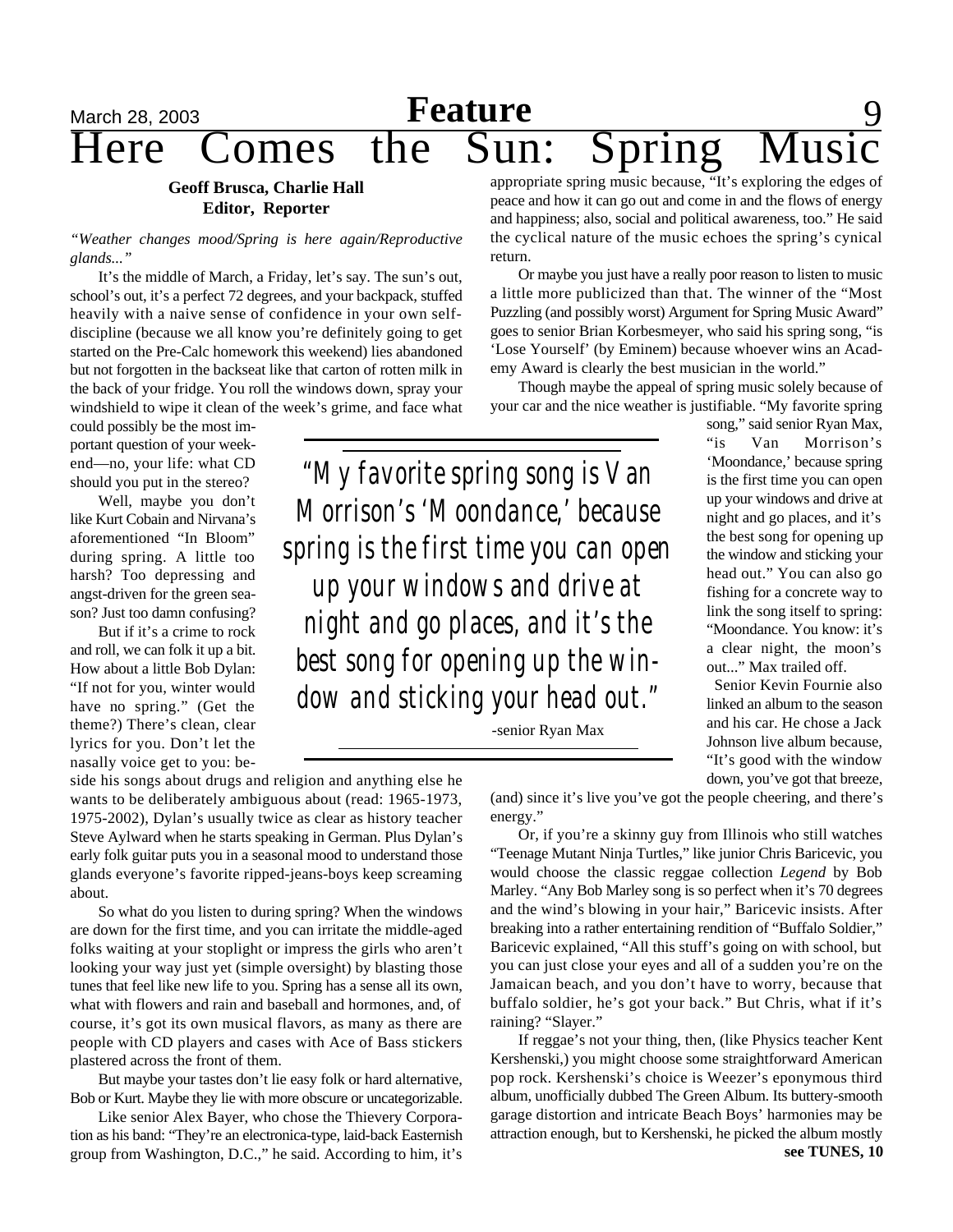# TUNES

#### (from 9)

because of its fertile color: "The CD is actually green," he observed. "It's sunny and bright. Really, though, I'm more of a winter person."

Classic rock seemed to be a popular choice for the spring soundtrack. "For springtime," said senior John Hitzel, "Led Zeppelin—Zeppelin III and IV, mainly—work really well; they connote a feeling of rejuvenation, the excitement of just being...(Their) acoustic guitars, like folk music, make it seem more nature-oriented, more natural feeling. They do a lot of really

cool string stuff on three." Apparently, Hitzel really did feel the spring music excitement, because he went on to list like 18 bands and songs and albums, only one of which will make it in here: "'Baba O'Reilly,' by the Who," he continued, "It's got that buildup, and at the end it's like 'Yeah!!' (here he actually yelled) and then the synthesizer works well."

English teacher Rich Moran also got back to the spring folk roots with his selection: Paul Simon's *Graceland*, which ushered in a new musical era. "It seems to me," he said, "it almost marks the beginning of interest in this country in world

music. Paul Simon kind of made it happen with that album." Referring back (for an English teacher, inevitably) to spring flows, Moran added, "I'm interested in albums where the songs all seem to be related to each other in some way, especially if you can't exactly tell how they're related, but you just know they are. The songs seem to fit together rhythmically."

Senior Jamie Stroble couldn't have agreed more: "I'm gonna have to go with *Graceland* by Paul Simon. I mean, come on. It's such spring music, with all the African vibes. For me, personally, it's something I was always listening to when I was driving. It was the only CD in my car." After finding out that Moran had picked the same album as he, Stroble remarked, "I want to go on the record saying that I'm greatly angered about my album being stolen." (Whether or not Moran actually stole Stroble's copy of *Graceland* has yet to be discovered, but I know that the last time I saw my *8 Mile* soundtrack I was standing by Moran's desk.) Stroble went on to give an opinion not stolen by Moran: "Crosby, Stills, Nash, and Young, 'Suite Judy Blue Eyes'...it's bright, it's up tempo. Especially when the school year, everything's winding down, and it's lighthearted."

Senior John Schrank, who has an expansive and thorough knowledge and understanding of music, enjoys perhaps the largest historical range of music: "From Beethoven to the Beatles, from Schumann to Simon and Garfunkel, from Bach to Billy Joel, I listen to it all." But he said that spring didn't have much effect on his tastes. "I listen to music more loudly (in the spring)," he said. "It doesn't really change what I listen to. But it's time to open the windows, and that tends to not be the same sound the stereo makes, so I have to turn the stereo up to listen to the music."

Junior Mike McHugh would choose any disc of the four compact disc set *Nuggets*, a compilation of 60's American garage rock. Bands appearing on *Nuggets* include The Standells, Captain Beefheart and His Magic Band, and Strawberry Alarm

Clock, "sunny music from a sunny era for a sunny time of year," according to McHugh.

Like McHugh, classmate Brian West, when he's not sitting in the dark of his basement listening to Pink Floyd, would choose something from the psychedelic '60s, but this time from the other side of the Atlantic. "The Kinks' *Village Green Preservation Society* and its nostalgic, innocent outlook and upbeat tempo reminds me of springtime," he said.

Lead vocalist of the band Los Constables and U. High junior John Randall thought long and hard about what music he would play during

springtime, and decided that anything from the '80s metal band Iron Maiden would nicely complement a serene springtime afternoon. "Yeah, they rock pretty hard," Randall concluded.

If you must insist, your humble junior writer's personal choice would be 1991's *Nevermind*, by the aforementioned (twice now) Nirvana. Why? It's not just that *Nevermind* gave the god-forsaken decade a fresh start, it also gave rock music in general a rejuvenation—a much-needed spring rain, if you will. What's that? Nirvana's not for you? Cobain's visceral howl too much?

The senior writer suggests turning to the life-blooming from the brown forgotten landscape. Why not turn back to all that smooth pop-alternative you heard on The Point or The River during the Golden Age of Rock (1993-1997)? Why not breathe life back into the dead shoots of the dusty record collection you left in the back of your closet (or just rip a bunch of songs off Napster)? Bask in some of those grade school memories with the licks of Everclear, the Primitive Radio Gods, Semisonic, Bush, the New Radicals, the Spin Doctors, or Oasis.

But, hey, just kick back and listen to your own spring music. Or other people's. We don't really care. We won't be able to hear you over the David Hasselhoff.

*"I'm interested in albums where the songs all seem to be related to each other in some way, especially if you can't exactly tell how they're related, but you just know they are. The songs (on Graceland) seem to fit together rhythmically."*

—English teacher Rich Moran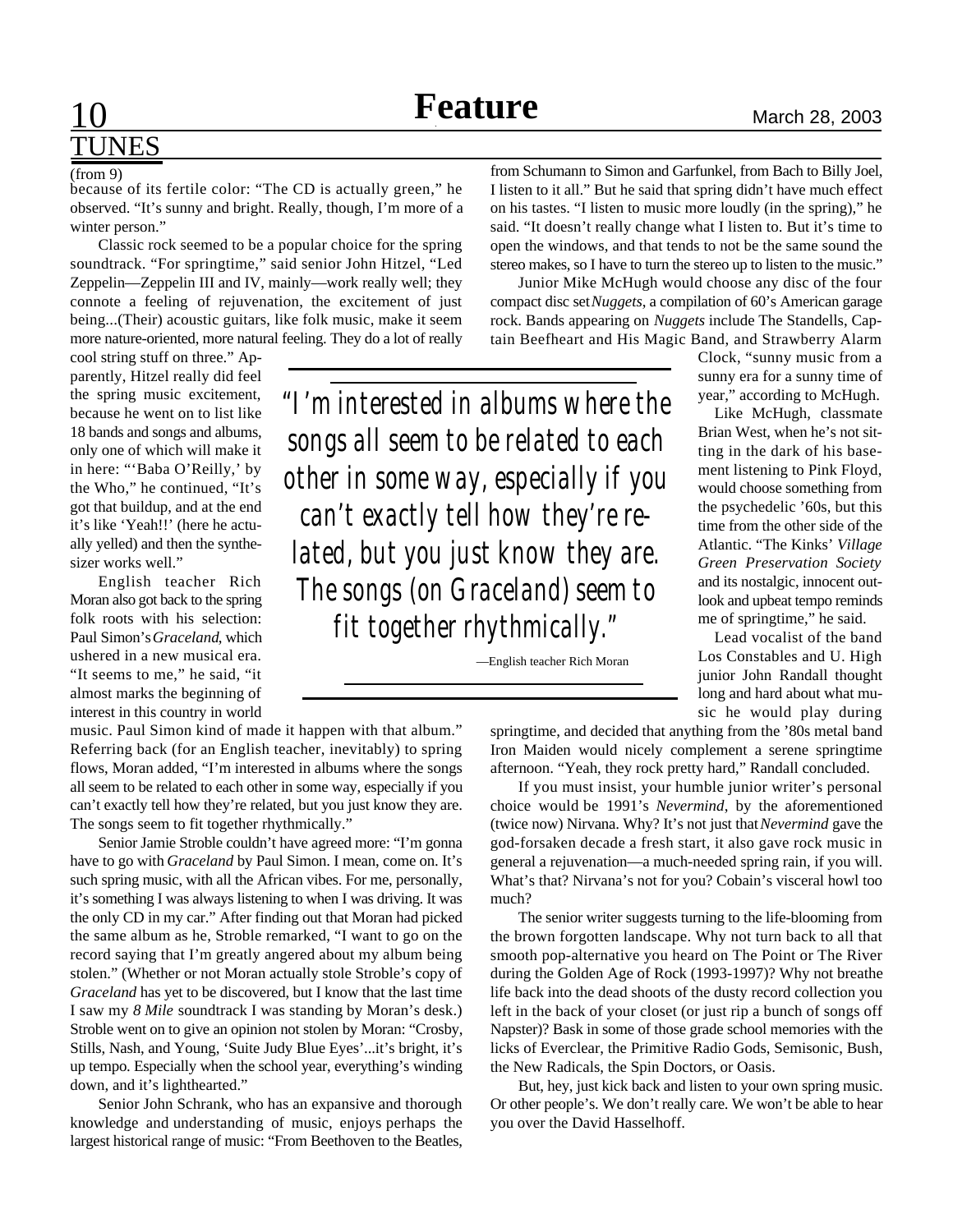### PEACE

#### opposed to the war.

Mills spoke with Pro-Life Club Moderator Tim Chik and Amnesty International Moderator Paul Spitzmueller. Discussions with the two led to the creation of SLUH's Peace Coalition, comprised of Amnesty International, the Democratic Socialists, and the Pro-Life Club.

"It's not a new club at SLUH. It's clubs coming together for a particular purpose. Presumably, if the war ended, so would this coalition," said Harrison.

Yesterday, however, things were complicated when Chik met with members of the Pro-Life Club to discuss their involvement in Sunday's rally. No final decision was reached at the meeting, but the group decided to meet again this morning before school to consider the issue further. Judging by the opinions voiced at Thursday's meeting, it is very likely that the club will drop its sponsorship of the rally.

Chik stressed that the club still supports the coalition's ideals of peace, and that the club supports the protection of all human life, whether it is that of an American, an Iraqi, or a civilian or soldier of either background. However, Chik said that "possible uncontrollable factors outside of SLUH" could lead to a conflict of interests at the rally. More specifically, he feared that the rally may not show proper support for members of the United States armed forces currently fighting in Iraq.

Chik and other members of the club speculated that they could more accurately express their views by possibly hosting prayer sessions instead of open protest. However, as of Thursday afternoon, that issue had not been thoroughly discussed.

Harrison identified raising awareness of the war within the school and sharing information about it as two goals of the coalition. "Another one is to participate in First Amendment rights of speech, assembly, (and) petition of grievances," he said.

Another of the group's goals is to allow "SLUH students to express their

(from 1) support of our troops," according to coalition member Brian Christopher, S.J. He added, "We are worried because it's our friends, it's our family members, it's our loved ones who are going over there to fight for a cause that we understand to be unjust and illegal."

> Christopher identified drawing attention to the issue through an upcoming

*"Cars passing by are going to see a crowd of students with signs, and hopefully they'll think. Hopefully it will make them think...'What do I think of this war? Do I want to support this war? How do I want to support our troops?'"*

—Theology teacher Brian Christopher, S.J.

protest as another of the coalition's goals. "Cars passing by are going to see a crowd of students with signs, and hopefully they'll think. Hopefully it will make them think," he said. "Other SLUH students will hear announcements about this...and hopefully that will give them pause to think, 'What do I think of this war? Do I want to support this war? How do I want to support our troops?""

The protest Christopher spoke of will take place this Sunday, March 30, as part of a city-wide anti-war rally. At the World's Fair Pavilion in Forest Park, several interest groups, including labor unions, college students, religious congregations, and high school students will march from different locations to the rally. The high school students' march will start from Aviation Field at 2 p.m.

Instead of War contacted Mills with the idea of using SLUH as the starting point of the high school students' march. Mills then sought administration approval, which he received.

The group has made one sign which reads, "Pray for Peace," but encourages anyone planning to attend to bring their own signs as well.

A major topic of discussion at this week's planning meetings for the coalition was the use of civil disobedience at the march. Though some of the coalition's members have expressed a willingness to

> use this tactic, Mills said that the administration has asked that no civil disobedience during the protest be associated with SLUH.

> "If there's civil disobedience, there will be no march," said Spitzmueller. "I'm assuring the administration that this is a peace march. Our aim is not civil disobedience."

> Spitzmueller went on to say, "It is my understanding that there will be an undercover police officer here at the school."

> Mills has been trained as a peacekeeper through Instead of War. Of the resposibilities of peacekeepers, he said, "Peace-

keepers aren't really any kind of real security. They try to keep people calm, and keep any kind of violence from breaking out." He added that peacekeepers will be in communication with the crowds throughout the march to direct them. Two officially trained peacekeepers will march with the group from SLUH.

So far, this weekend's protest has been the main concentration of the coalition. "We're really working towards the rally," said Mills. He noted that the group "thought about starting to help out in relief efforts," but because they have been rushing to finalize this weekend's plans, no plans in that regard have been solidified. The group briefly mentioned the possibility of posting a "Pray for Peace" sign on SLUH property, so that it could be seen by drivers on Highway 40.

Mills further added that the group will be open to the ideas of anyone with suggestions, and Harrison stressed that the group is open to everyone, not just members of its three main clubs.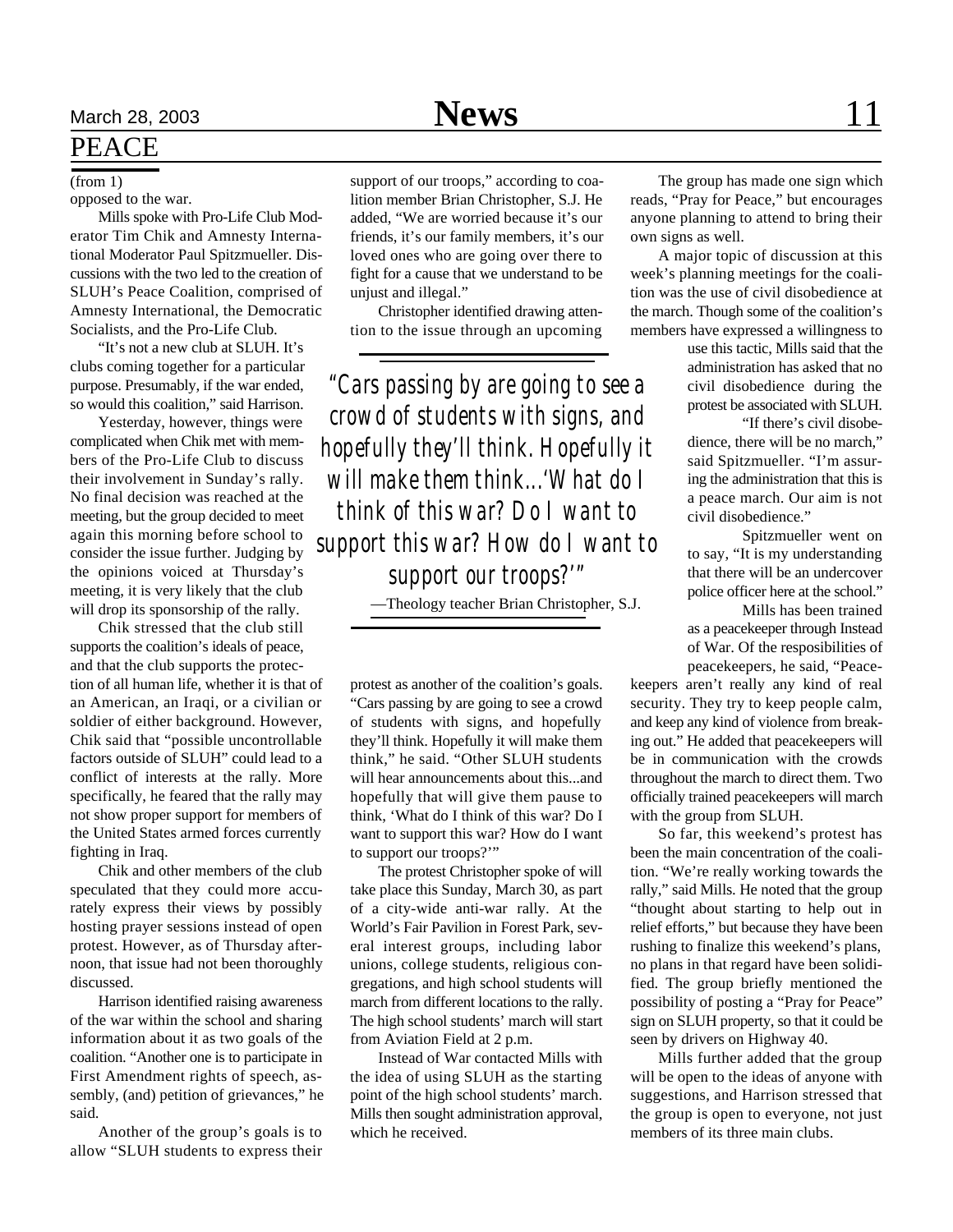# **12 News** March 28, 2003 PIECHOWSKI

period. They shouldn't need to send another request through the counseling department for extended time. Students should not have to push for extended time they deserve.

The second issue, arguably more important because it affects the entire student body, concerns how we, as a school, ensure that exams are being written for the appropriate one hour length. In reality, the answer is that very little is being done.

When I asked Mr. Michalski about exams being written to take longer than the 60-minute limit, he said, "No students have come to me with concerns regarding the length of their exams," although he added that two former extended-time students had complained about noise in the hallways.

While no one has come to the administration directly, there seems to be an undercurrent among students in the hallways who feel their exams are being written for beyond the 60 minutes.

On Thursday afternoon, I spoke to a dozen students about the exams; while most of the students praised the new system, many also voiced concerns.

"I'm less rushed," one student said. "I get time to check my work and go back."

Another said, "I love (the new exam format)."

However, some of the same students who praised the system also made clear that they believe there are issues which need to be addressed.

"One of my teachers definitively told our class that he made (the exam) longer," one student said.

Another said, "I used the hour and a half on all of my exams. It may just be my slowing down, but I don't think so."

Students may hesistate to voice their concerns with teachers or the administration for the same reason I considered not writing this commentary: they are afraid they will be passed off as whiny, unprepared students looking for excuses.

One student said, "I wouldn't feel comfortable with (citing a complaint); (the administration) would think I was whining."

Worse still, some students believe they would be entirely ignored.

"I don't think (the administration) would do anything," a student noted.

Another concern may be that students do not normally go to the administration with their grievances.

Several students noted that they'd never gone to the administration with complaints before.

 In the Sept. 6 article, Schenkenberg spoke positively of the new exam system, saying it could create a "less rushed" testing situation, but also warned that the less rushed situation was "dependent on teachers really writing a one-hour exam."

We cannot simply trust that teachers are going to write one-hour exams. As with any system, there will be some who will (whether intentionally or not) abuse the 90-minute exams.

The administration must continually ensure, through student surveys and perhaps some form of ombudsman, that the

## ULTIMATE

Koehneman, who may be out for the season with a broken arm. Also making his tournament debut was the very athletic Joseph Edward Moellering, a big target to pass to. According to senior captain Brian Korbesmeyer, JoeMoe's size was huge: "We're not used to playing people much bigger than us. We need mo' size and speed."

On Sunday the team walked onto the field hoping to advance with a win. The score teetered back and forth with the Discbills going up early 4-3 with some chilly offense, but once again they found themselves down at half 7-5. "Everybody played within their limits," said Korbesmeyer. "We lose when we try to do too much." Then the fatigue and lactic acid of playing four and a half games took root in the cramping legs of the Ultimate team as Northern Illinois University took control with their long game and won 13-7.

Though the team won no games, the tournament gave the squad invaluable game experience. "We learned how to control the disc in the tournament," said Spitzmueller.

Agniel said with perfect glee, "I was really happy. Our offense has really devel-

 $(3)$  **initial one-hour exam system is being ad-**  $(1)$  from 3) **initial one-hour exam system is being ad**hered to.

> In some governments and corporations, an ombudsman serves as an impartial investigator to citizen or employee complaints of abuse. Here at SLUH, we most likely couldn't have a true ombudsman system because of the adult-student makeup of a school. However, a system could be developed where a student government, or perhaps members of our National Honor Society, would be able to represent and voice student concerns to the administration.

> We need communication to ensure this new exam system continues to be implemented properly. Extended time students must be given the same opportunities as other students to show what they know. The administration must find a way to ensure one hour exams are written.

(from 8) oped. By Sunday morning you could see a lot more understanding and flow." On Sunday the movement to open spaces was fast and organized, truly a more structured offense.

> This weekend the Ultimate Frisbee team looks to a high school tournament in Nashville. Though a very winnable tournament, the team will need good defense from a new zone they hope they can pick up on the fly and good disc movement while playing within their capabilities.

### VOLLEYBALL

### (from 5)

sity level will be very important for the team.

The players and the coaches agree that the key to this season will rest on the ability of the underclassmen to make the transition from junior varsity to varsity. It will be very important that the team comes together in the preseason practices and becomes a cohesive unit, instead of just six people on the volleyball court. For the seniors there is a sense of urgency because it is their last shot at the state title.The team will need to take the urgency into its first game with CBC on Wednesday.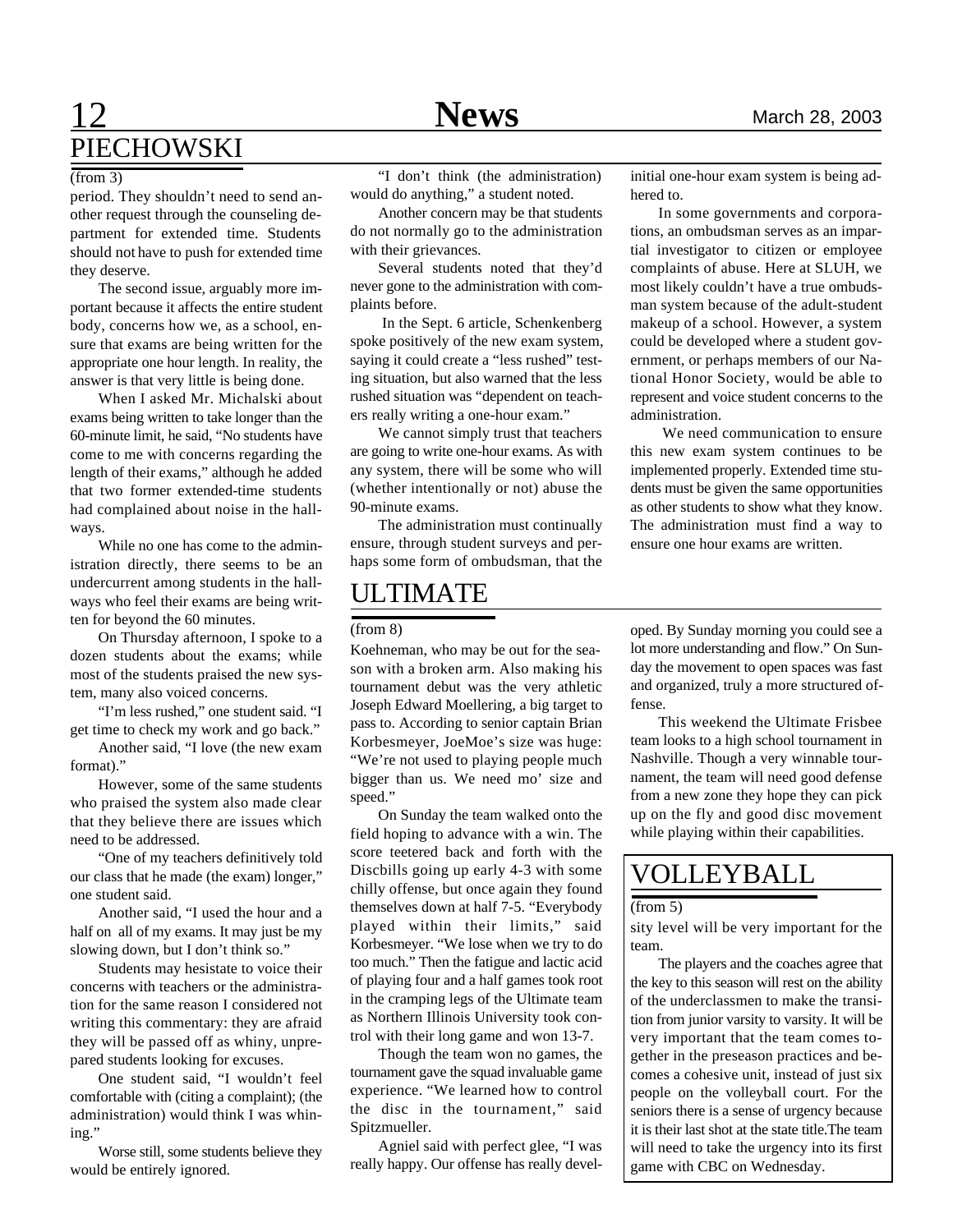## March 28, 2003 **News** 13 BATTLEBOT JR.

Robobills altered their robot's programming to move on the opposite side of their stack to try to steady it against the impending offensive onslaught. Six Dollar Burger performed better than expected and succeeded not only in saving their stack, but also in bringing one of the competition's best robots to a startling halt, which elicited raucous cheers of approval from the crowd.

A second moment that the team will savor for quite some time took place in a match against DeSmet. The rival schools' robots approached each other on opposite sides of the ramp. SLUH lowered its robot's arms and succeeded in grabbing hold of DeSmet's robot, which they then dragged around the playing field.

However, one cannot expect to escape from a conflict unscathed, and the SLUH robot encountered its fair share of robo-wrath from opponents. During one match, Six Dollar Burger found itself flipped on its back and on the receiving end of repeated ramming perpetrated by an opposing robot that was made almost entirely out of wood. The Robobills tried to use the collapsible arms on the back of their robot to try to gain enough leverage to flip it upright and mount a defense against the pummeling of the wooden warrior. This risky maneuver proved quite unsuccessful, and the arms began to break loose from their mountings. Despite its flagrantly illegal tactics, the timber tyrant was not disqualified.

In the end, the SLUH team placed 41st out of 55 teams.

There were several reasons behind SLUH's defeat. First and most obvious, this was SLUH's first year in competition, and their experience was minimal when compared to many other teams, some of whom have been competing for twelve years.

Second, SLUH was drastically undermanned. SLUH's team of less than ten paled in comparison to teams that seemed to average about thirty people, including teams that had as many as fifty members.

(from 4) Third, SLUH appeared underfunded when compared to other teams. More experienced teams showed up in buses pulling horse trailers that contained multiple fully-functional robots complete with tool kits. Though SLUH received grant money from NASA, many other teams had several sponsors.

> Junior Greg Eschelbach spoke of plans next year to perform better. Eschelbach said that SLUH was "almost guaranteed to get NASA money again" and that they would try to contact other companies about possible sponsorships.

> Finally, at the competition, SLUH was repeatedly randomly assigned to team up with inferior robots in several of their matches. Junior David Burghoff recalled that during one match, the robot with whom they had teamed "literally stopped working after a couple of seconds."

Robotics Club moderator John Shen reflected back on the team's performance this year and looked forward to becoming more competitive in future years. Shen

said that he was "very happy with how the robot itself turned about" but had to admit that he was "a little disappointed with our point total [in the competition]." Shen felt that SLUH "received a tough draw" when it came to the robots they had to team with.

He expects the team to perform much better next year and stated that they had already begun working on a design for next year. Shen believes that experience will be the key for any success SLUH hopes to have next year. He also mentioned that "almost [the] whole team will be back next year" and that it will be helpful to already have a completed robot on which they can practice programming while simultaneously constructing a new robot.

Shen expects to begin fundraising much earlier next year to secure better resources and facilities. He expressed his gratitude to everyone who helped get the SLUH Robotics Club get off to a good start in its rookie year.

### LAX II

(from 7)

SLUH was unable to bury DeSmet in the early going, though, as their lack of practice began to show. Having trouble clearing the ball from the defensive end of the field and being outplayed on most groundballs, SLUH gave up possession after possession to a skilled DeSmet team. DeSmet was able to get back in the game through their seemingly endless possession of the ball and three straight goals.

At halftime, the team was upbeat in knowing that they were still in the game with DeSmet and was pleased with watching the DeSmet team spend their halftime out on the field trying to figure out how to handle the SLUH zone.

The second half was similar to the end of the first, where the inability to clear and work their offense led to a lack of SLUH scoring and an overabundance of DeSmet possessions. Keeping the game close until a pair of goals by DeSmet in the closing minutes, the Jr. Bills fell 8-4.

Although it was a loss, the team was positive about the outcome of the game. After only two days of practice, the team was able to hang with the area's best team and showed many of the hallmarks of a winning team. Zaegel's outstanding play in the nets was also a source of encouragement for the team.

The game's leading scorer, Dum (two goals), was very pleased after the game. "We played well for what little preparation we had," he said. "With more work on the little things, I think there's no telling how good we can be. It was nice to play well against DeSmet."

After taking the Spring Break week off, the Junior Bills are jumping right back into the action with a full week of practice followed by a full week of games. They next play Chicago's Libertyville on Saturday at 2:00. The bulletin board outside the cafeteria has the team's full schedule.